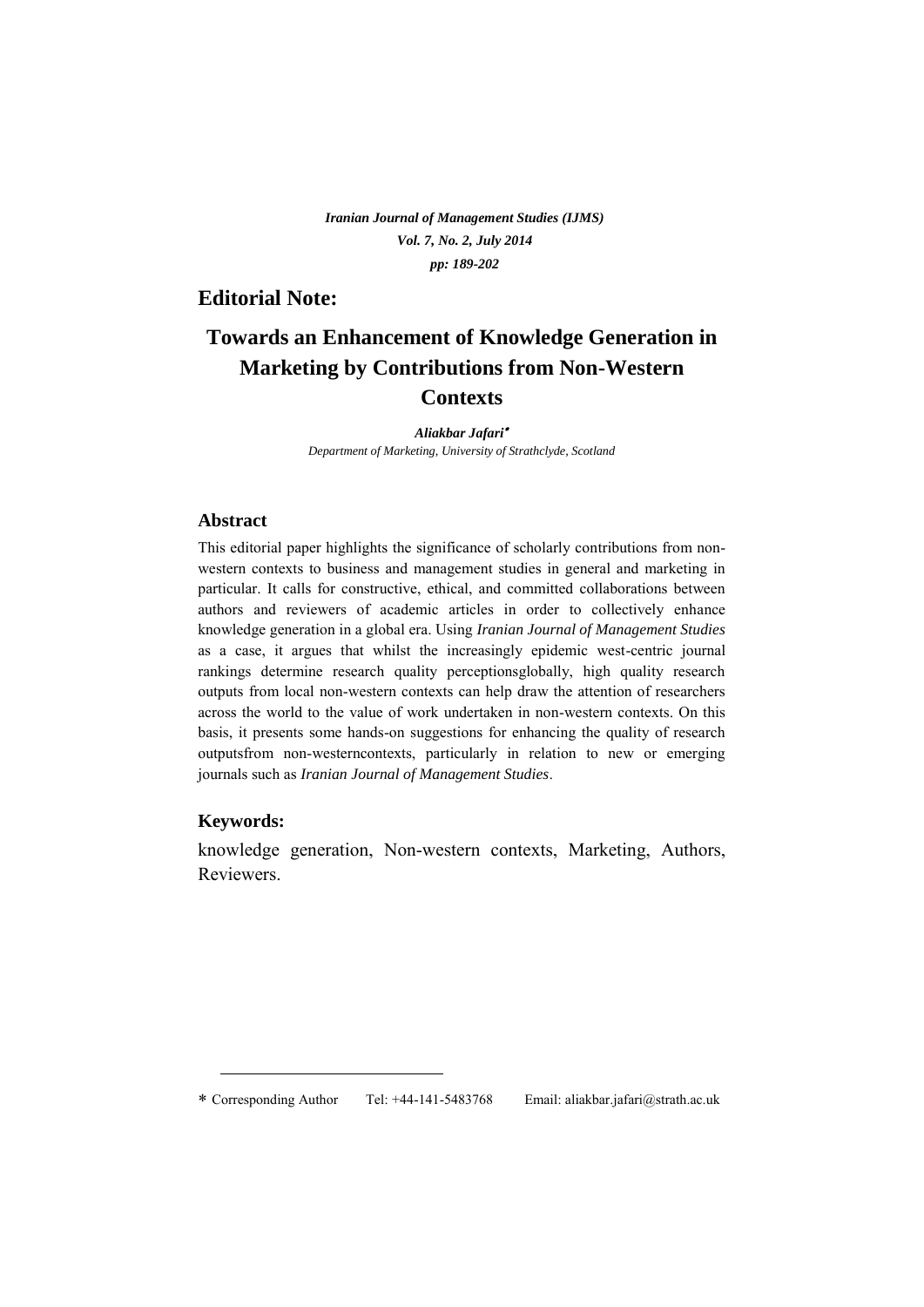#### **Introduction**

Recently, the editorial management team of IJMS generously asked me to help the Journal with taking on the role of associate editor and process articles submitted in the area of marketing. With no hesitation, I accepted this kind invitation with much appreciation and honour mainly in order to help foster knowledge generation from non-western contexts, a thesis I strongly and passionately believe in. In the lines that will follow I will discuss in more detail what I exactly mean by this. I will deliver my argument in three main parts: I will begin with explaining why recognition is important for journals; then I will critically appraise the importance of knowledge generation from nonwestern contexts; and finally I will propose some hands-on suggestions for authors and reviewers.

My key objective in this editorialis to put forward a friendly word with colleagues (especially doctoral researchers and fresh PhD graduates) from non-western contexts who, in one way or another, seek to engage with academic journals and contribute to knowledge generation in different areas of business and management studies. While I hope to communicate with colleagues in a wide spectrum of socio-cultural contexts and geographies, I humbly seek to particularly address those colleagues who are interested in publishing in *Iranian Journal of Management Studies* (IJMS) or engaged with the Journal as reviewers. Viewing IJMS as a case study would imply that the core argument of the paper can also beextended to other journals, especially emerging journals from non-western contexts. Without making any big claim to knowledge, here I primarily seek to share some of my thoughts and observations with my fellow researchers in order for us to collectively move towards building a more outreaching and appealing academic outlet. My specific focus on marketing is due to my personal background in marketing which can help me to deliver a focused and cohesive discussion within a limited space. Therefore, I do not intend, by any means, to exclude other disciplines to which a similar discussion couldapply. I should also stress that this piece is not intended to signal a didactic order; rather, it is a modest invitation, in a scholarly manner,to collectively consider self-critique as a useful vehicle to:

1. exchange, based on good will, knowledge, expertise, and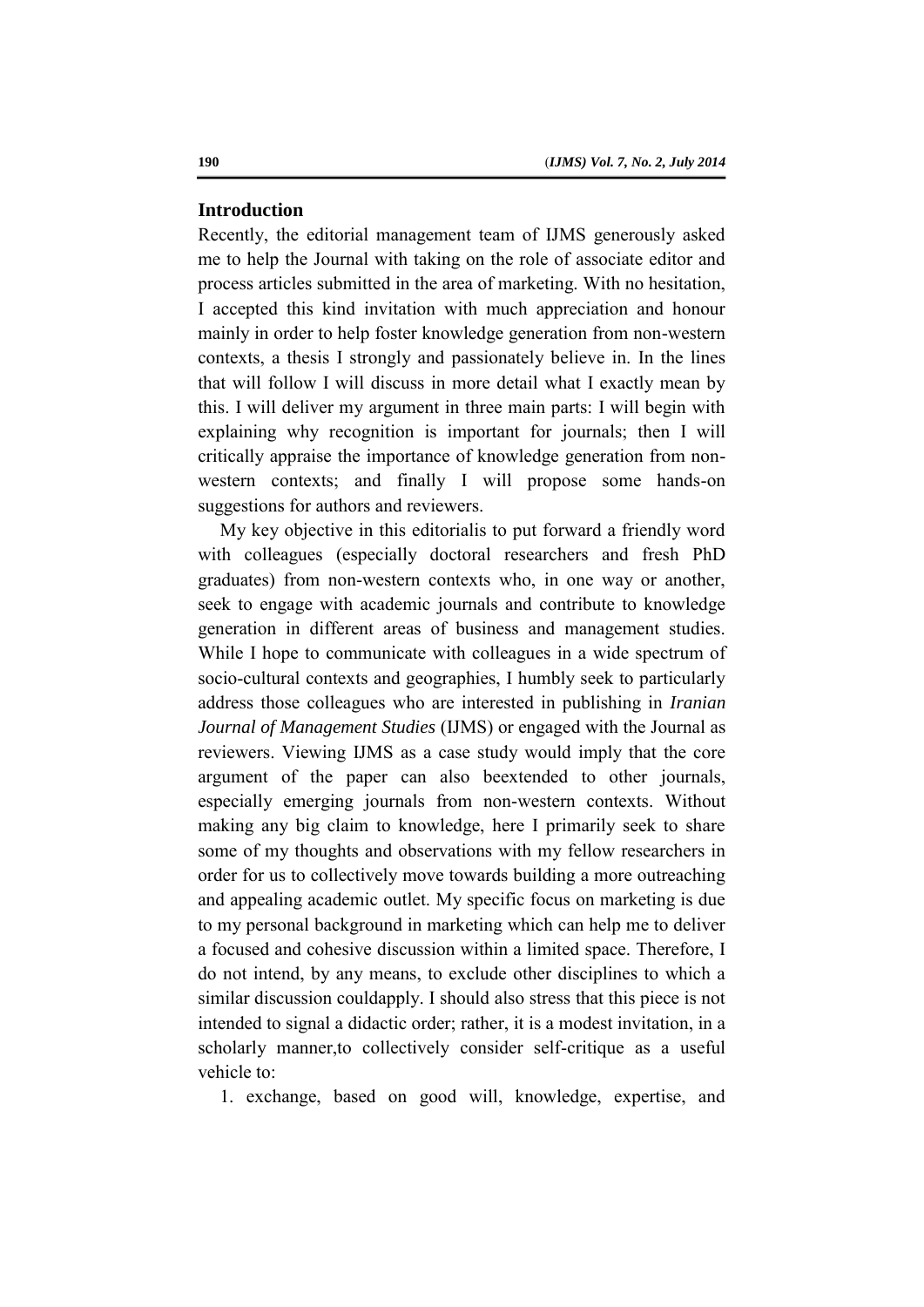experience and accelerate learning in our large and borderless community of academicians;

- 2. build up and further enhance both individual and collective academic status; and
- 3. generate fresh knowledge that would benefit society at large.

#### **Journal recognition**

IJMS is a relatively new journal and as we all know, either from experience or by general reasoning, for any nascent journal it would take a while before it can establish itself as a credible academic outlet in the field; and by 'field' I mean not the limited boundaries of a geographic context (in this case, Iran) but the 'field of management studies' in a borderless global environment. IJMS, as its name indicates, is Iranian *Journal of Management Studies* (a management studies journal originating from Iran) and not *Journal of Iranian Management Studies* (a journal dedicated to issues of Iranian management). Similar examples are *British Journal of Management* and *European Journal of Marketing*, both of which have a global reach.This means that the Journal, as rightly planned and missioned by its founders, is meant to reach a global audience.

Fulfilling such an important objective necessitates recognition, of both the Journal and its authors. To begin with, for example, the theories of 'supply chain' and 'demand fulfilment', as basic tenets of economics, would easily explain the recognition status of the Journal: with so many (and I really mean SO MANY) academic outlets in the world of business and management (let alone numerous journals in other disciplines which also publish business and management related scholarship), academic journals are currently facing an unprecedented form of competition in terms of attracting distinguished authors, which would then lead to gaining a reasonably wide and interdisciplinary readership. A review of the (gradual) growth and establishment of top academic journals reveals that they owe their success to the reputation of their contributors. There is no doubt that journals' success highly depends on their authors. Wherethere is no monopoly (and obviously there is no monopoly in the context of academic journals), the success of supply side inevitably depends on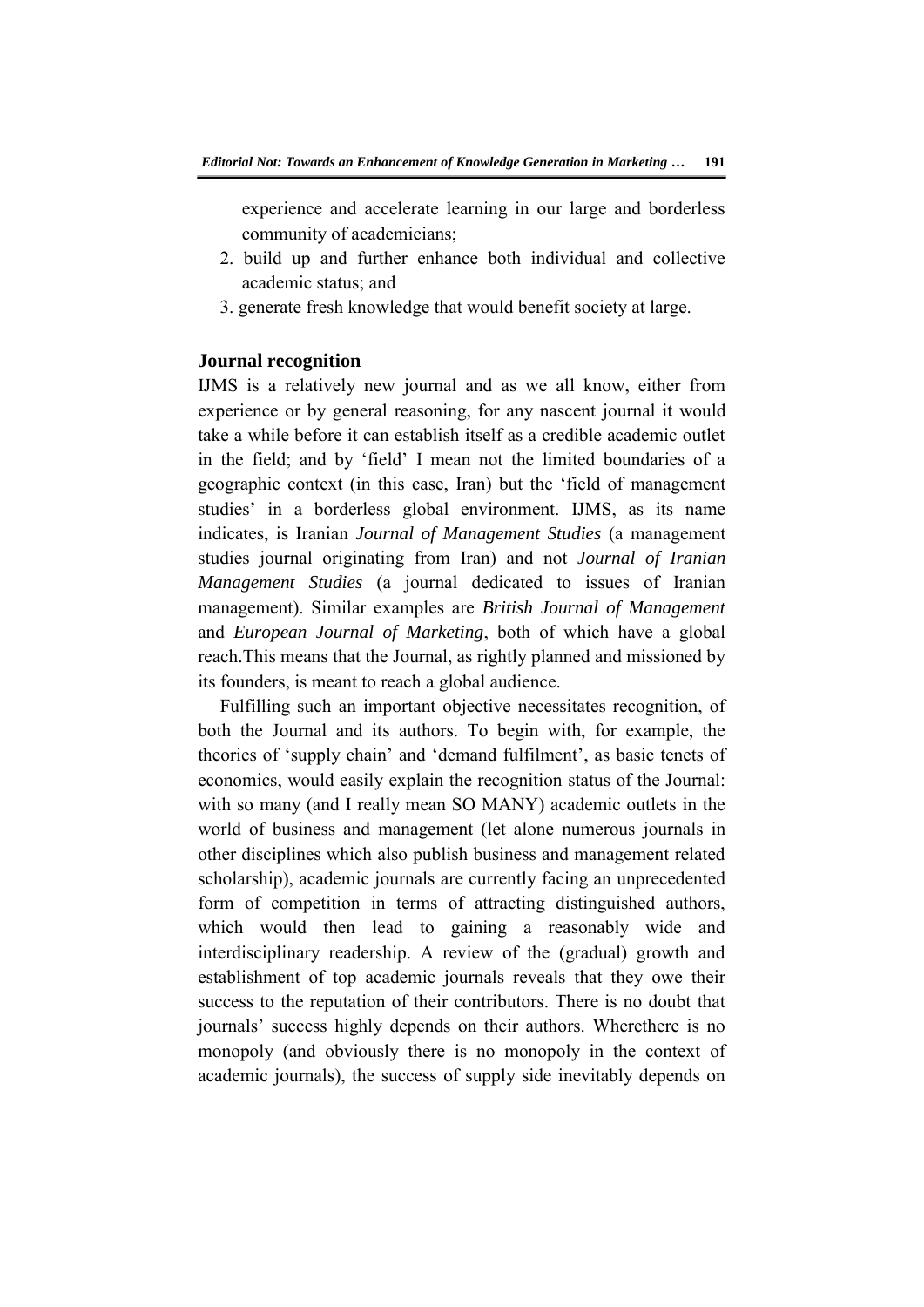its demand side; that is, the extent to which the audience need, want, and demand the supplier's service/products. Journal citation rate and interdisciplinary readership are best measures for determining journals' impact and success. Therefore, whatmatters is not an article's online or offline presence but whether or not it contributes to new research, public engagement, policy work, pedagogy, and industry, to name but a few. On the other hand, authors also gain recognition by publishing in high quality journals. Once an author's work appears in an esteemed academic outlet, she/he can start to boost their confidence in publishing more robust research work and benefit from their publications in a variety of ways.

However, in the social reality of life, recognitionis not a self-given status; rather, it is an earned position of being respected and valued by peers or members of society for one's outstanding achievements or contributions. The politics of publishing and journal rankings (Adler and Harzing, 2009; Fırat, 2010) aside, achieving recognition by an academic journal is highly dependent on at least to two fundamental factors: (1) the quality of submissions; and (2) the quality of reviews. Based on my review of the papers published in IJMS, I am delighted to say that thanks to the founder's vision and editorial team's time consuming hard work and dedication, authors' commendable commitment to knowledge generation, and reviewers' generosity and good will, the Journal has produced a great array of high quality scholarly articles in different areas of management studies. However, as the old saying goes, "nothing is perfect" and there is always room for improvement. This is the reason why I thought that I could possibly contribute to this mission by sharing some ideas with my esteemed colleagues, especially those whose work falls within the general context of marketing.In the interest of brevity and collaboration, I prefer to use marketing as an example and leave the stage open for debate and contributions from senior colleagues (from other disciplines) whose valuable experience and expertise would certainly bring new insights to our research community. Below, I will share some of these thoughts:

## **West-centric knowledge: an appraisal**

AsI have already emphasised elsewhere (Jafari *et al*., 2012), the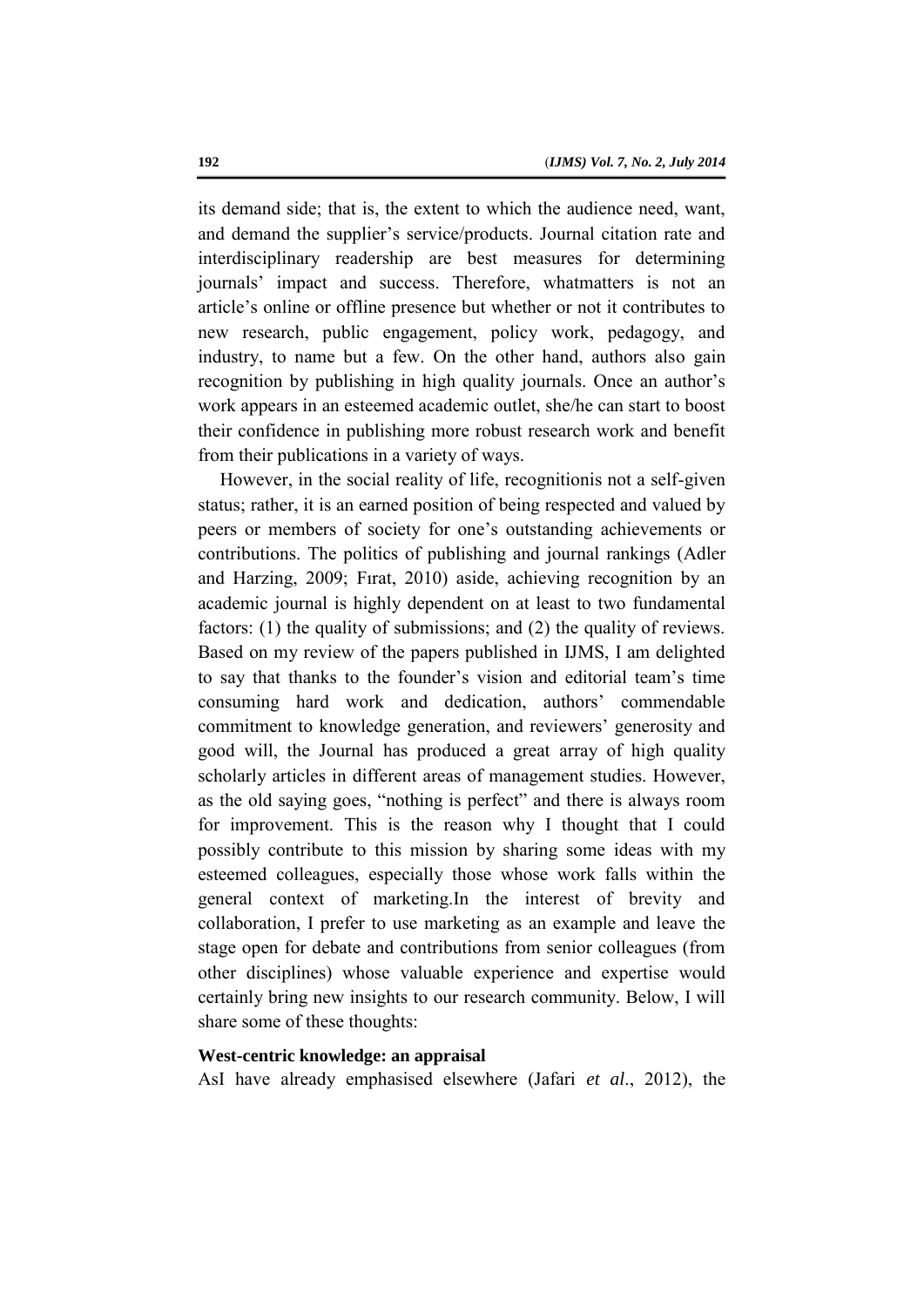general field of marketing and consumer behaviour research has been, as though by default, west-centric. That is, the knowledge produced in numerous academic outlets has predominantly focused on either studying western contexts or analysing non-western contexts in the light of theoretical assumptions that have either contextually emerged from or been deeply rooted in western philosophies, worldviews, and methodologies. I would like to make it crystal-clear that I do not mean to undermine the scholarly value of such research contributions. I genuinely acknowledge the invaluable importance of the contributions made by such streams of research. Yet, my curious mind has been constantly and seriously preoccupied with the issues of exclusion, relevance, and limitation.

By 'exclusion' I mean if, for a host of reasons (see Jafari *et al*., 2012 for a summary), knowledge generated by or in non-western contexts has been less visible, this should not mean that the nonwestern knowledge does not exist. Indeed is does. Itonly needs to be extracted from local contexts and make its way onto the stage (international academic outlets such as conferences, journals, and books). Less visibility of such knowledge means deprivation of global research communities of novel or different ways of thinking, supportive or contradictory findings, alternative methodologies, varying theoretical lenses, rich historical evidences, and so forth. Exclusion of such contributions from the shared repository of global knowledge should be regarded as a loss for all shareholders. Since knowledge does not know any physical boundaries, producers of knowledge should not impose such limits on knowledge either. Researchers all around the world would certainly benefit from one another's knowledge and experience. Therefore, whilst all researchers should try to accelerate cross-border learning processes, researchers in non-western contexts should work a bit harder to make their research visible to colleagues across the world. This means paying more attention to publishing systematically and enthusiastically.

'Relevance' is another issue. Despite certain general similarities, research contexts have their own particular differences (see Askegaardand Linnet's 2011 notion of 'context of context'). This implies that theories cannot be ubiquitously applied to different contexts. Take, for example, rational choice theory as widely applied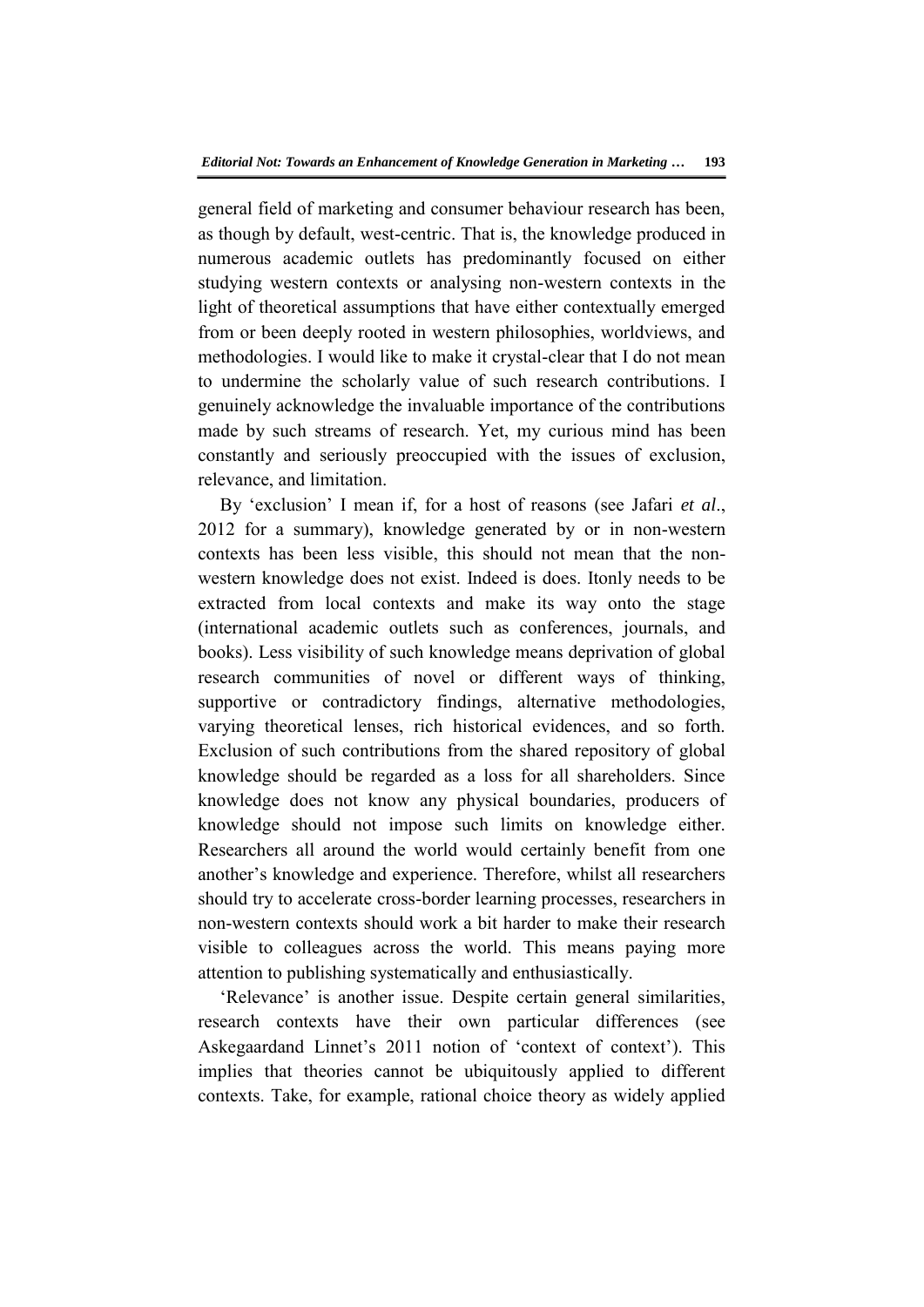to the studies of decision making in consumer behaviour research. How can one apply the theory to two or more sociocultural contexts that are largely different in terms of market structures and contents? Can consumers living in a more constrained market economy have the same level of access to market resources in comparison with their counterparts in less constrained market economies? The simple rationale here is that choice matters only when there are options in the market and consumers can choose. Therefore, researchers in nonwestern contexts should endeavour to think about a broad range of trajectories (e.g., history, economy, development, politics, culture, and technology) that influence consumption and market related phenomena in their own local contexts; and in doing so, they should use theoretical approaches that would better explain their research questions and objectives. Besides, a majority of theories that have been developed in western contexts and are often treated as grand narratives may not have the sufficient power to explain what is really going on in non-western contexts. Consequently, one may question their relevance to the reality of everyday life in a given context.

As the third issue, 'limitation' should also be treated more seriously.Given that there are contextual differences and that over the passage of time, research contexts also experience change (e.g., people's perception of advertising changes as their knowledge of markets and marketing develops), as a result of which some theories may become obsolete. Therefore, theories have their own limitations which are context and time bound. This indicates that even 'formal' theories may actually become morelimiting than liberating. Formal theories may narrow researchers' analytical lens and claims to knowledge. Therefore, there will be a need for 'substantive' theories that can have the powerto explain a particular phenomenon. Substantive theories do not completely reject formal theories; rather they are developed based on recognising the importance of data which are collected in specific life conditions. Such theories can then be proposed as fresh insights and upon their applicability be accepted by research communities as formal theories (see Glaser & Strauss, 1967). Generation of substantive theories from empirical work in nonwestern contexts can be a promising avenue for theoretical enrichment of marketing.That is, what matters is evidence; and evidence should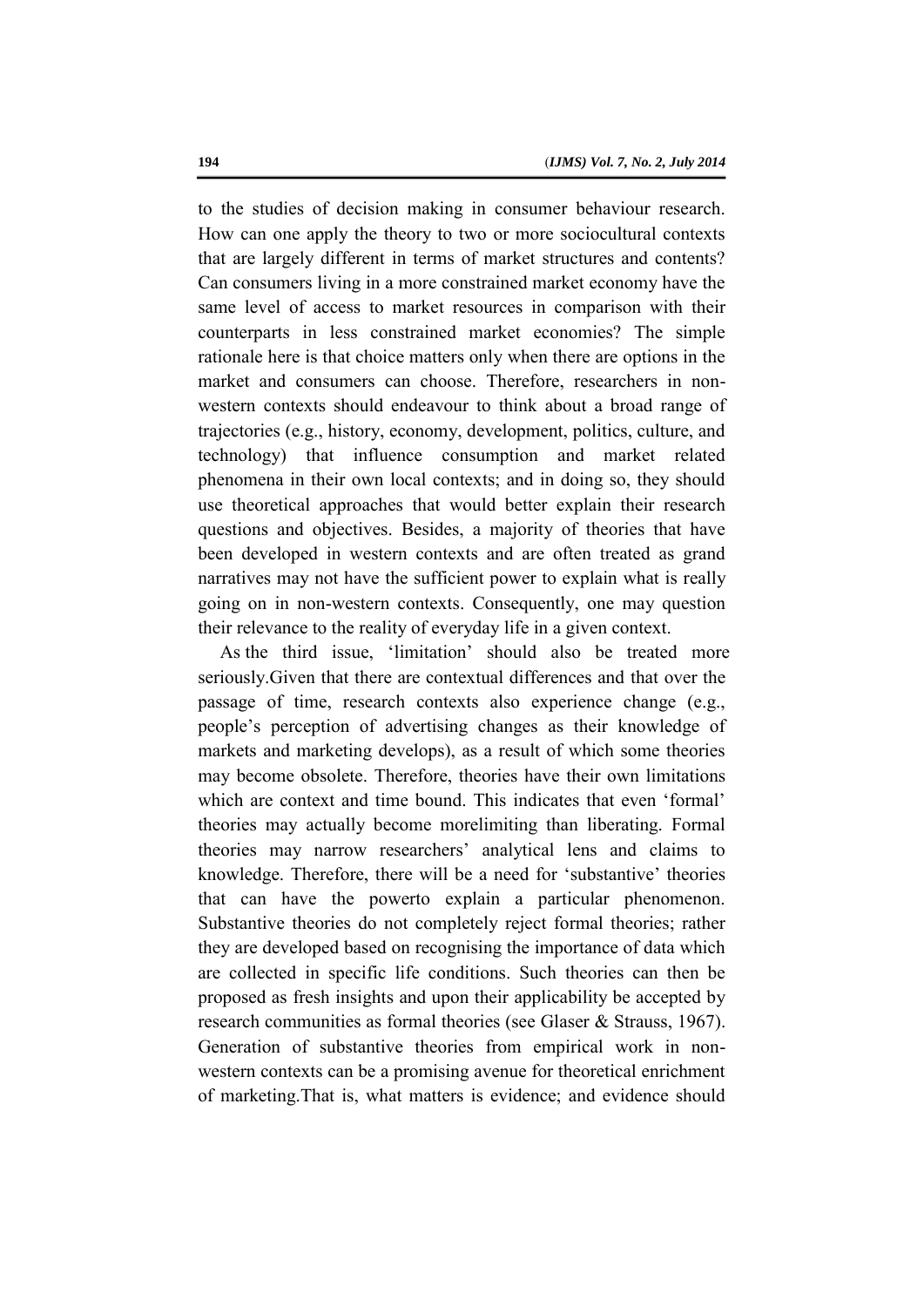be analysed (qualitatively or quantitatively) and interpreted in the light of theories that would push (even incrementally) the boundaries of knowledge.

Human civilisation has passed through countless ups and down. Societies around the world have experienced different phases of modernisation and re-modernisation and (re)development and (re)underdevelopment. These fluctuations have all left their traces behind. New and old books and historical archives and records such as artefacts and archaeological findings are great sources of re-generation of knowledge that has not been sufficiently utilised to enrich or possibly challenge established assumptions of knowledge. For a variety of reasons, a large number of old and new local authors, intellectuals, and social scientists are still unknown to the global research community. Their work needs to be explored or re-explored; it urgently needs to be incorporated into contemporary social science debates.

Furthermore, as a result of the rapidly changing conditions of life, new research avenues are opening up in marketing that significantly shed light on the relevance of marketing to the very reality of life in contemporary society. For example, issues of transformative marketing (Mick *et al*., 2011), macromarketing (Shapiro and Tadajewski, 2009), critical marketing (Tadajewski, 2010) and humanistic marketing (Varey & Prison, 2013) can particularly help develop new research that can contribute to enhancing overall quality of life in less economically developed contexts. These streams of research are essentially policy oriented and their implications are critical to the sustainable development of societies in which different stakeholders such as businesses, consumers, educational and research institutions, NGOs and governments can immensely benefit. Researchers in non-western context should therefore proactively participate in these emerging and highly topical debates and disseminate their propositions to a betterment of life for all societies around the world.

Apart from the above-mentioned theoretical issues that underpin research, methodological decisions and approaches are also immensely important. As stressed by Arnould and Thompson (2005), methodological decisions should be based not on researchers'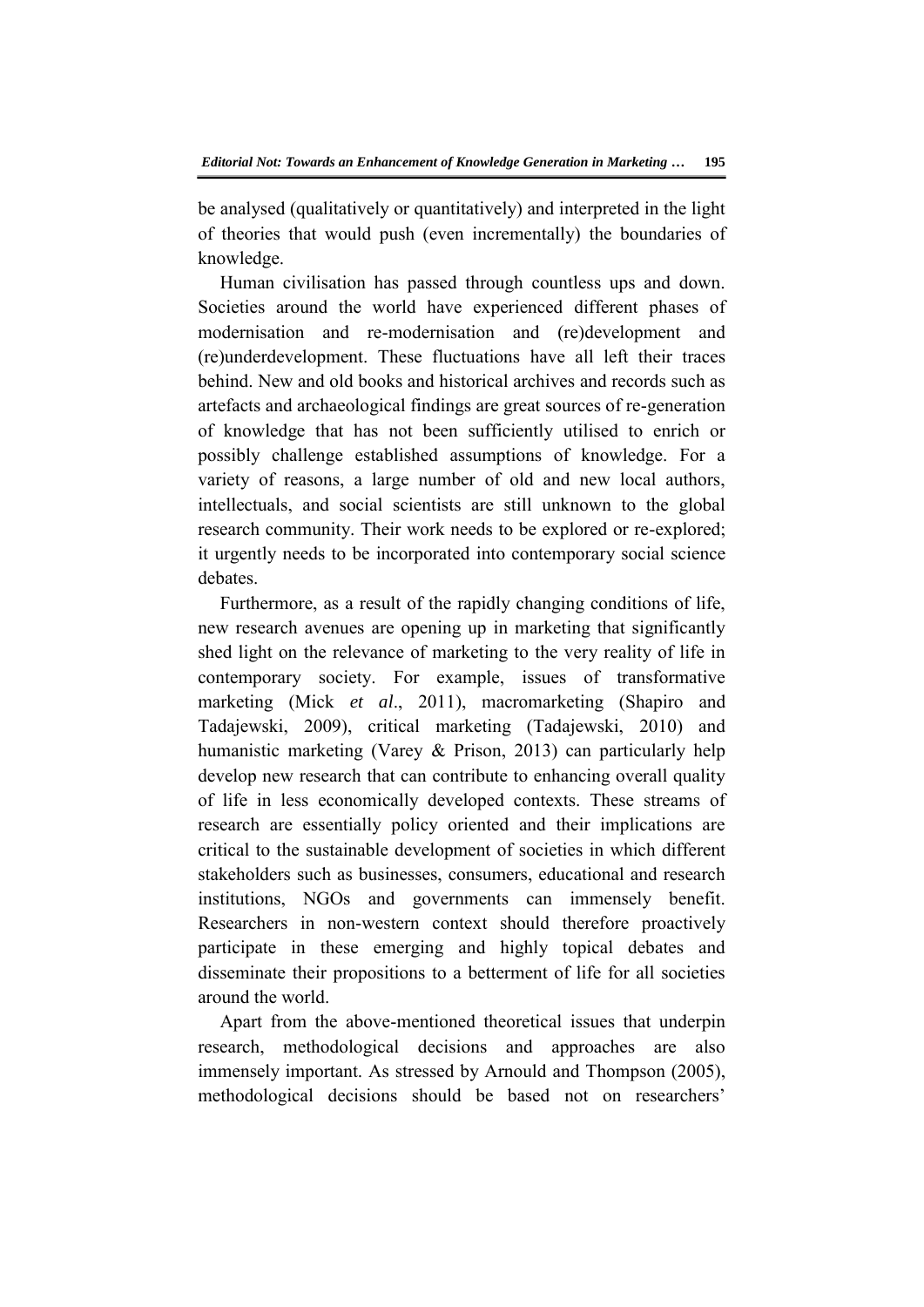'personal passion' but on the 'aims that drive' their research. My point here is not to reiterate the old debate on quantitative/qualitative divide; what I mean is that selection of methodological approaches should be mainly on the basis of the key research aims that would eventually result in the production of fresh knowledge. It is wrong to assume that quantitative methods are solely used in a deductive way and qualitative methods are employed inductively. Both approaches can be recruited in either way. Non-westerns contexts, however, as I mentioned earlier, are generally understudied. Therefore, it would make more sense to explore a diversity of marketing related phenomena using inductive methods. This approach would fructify theory building from local contexts. For example, as a historical review of the development of consumer behaviour research (Belk, 1995) indicates, marketing has inherited positivism from other disciplines such as west-centric psychology and sociology. Positivism oriented methods are not sufficiently capable of addressing an extensive number of phenomena rapidly emerging in the realm of marketing and consumer research. Researchers should therefore embark on new methodological approaches in order to explore the unexplored and less explored.

## **Implications for authors**

Authors in non-western contexts are all invited to consider the above issues. Yet, as I mentioned earlier, since academic journals are generally seen as the main platform for research dissemination, I will explicate how authors should facilitate their own participation in knowledge generation by commitment to high quality submissions to a journal like IJMS.

IJMS is indexed in many international platforms. This means that a large number of audiences will have access to the Journal's articles. What audiences often look for are fresh theoretical and practical contributions. Validating and revalidating previously (and sometimes old) determined findings may not raise interest in the audience or result in significant contributions. Substantialcontributions from authors will not only generate readership for authors and the Journal, but also automatically encourage colleagues from international contexts to consider the Journal for their publications. The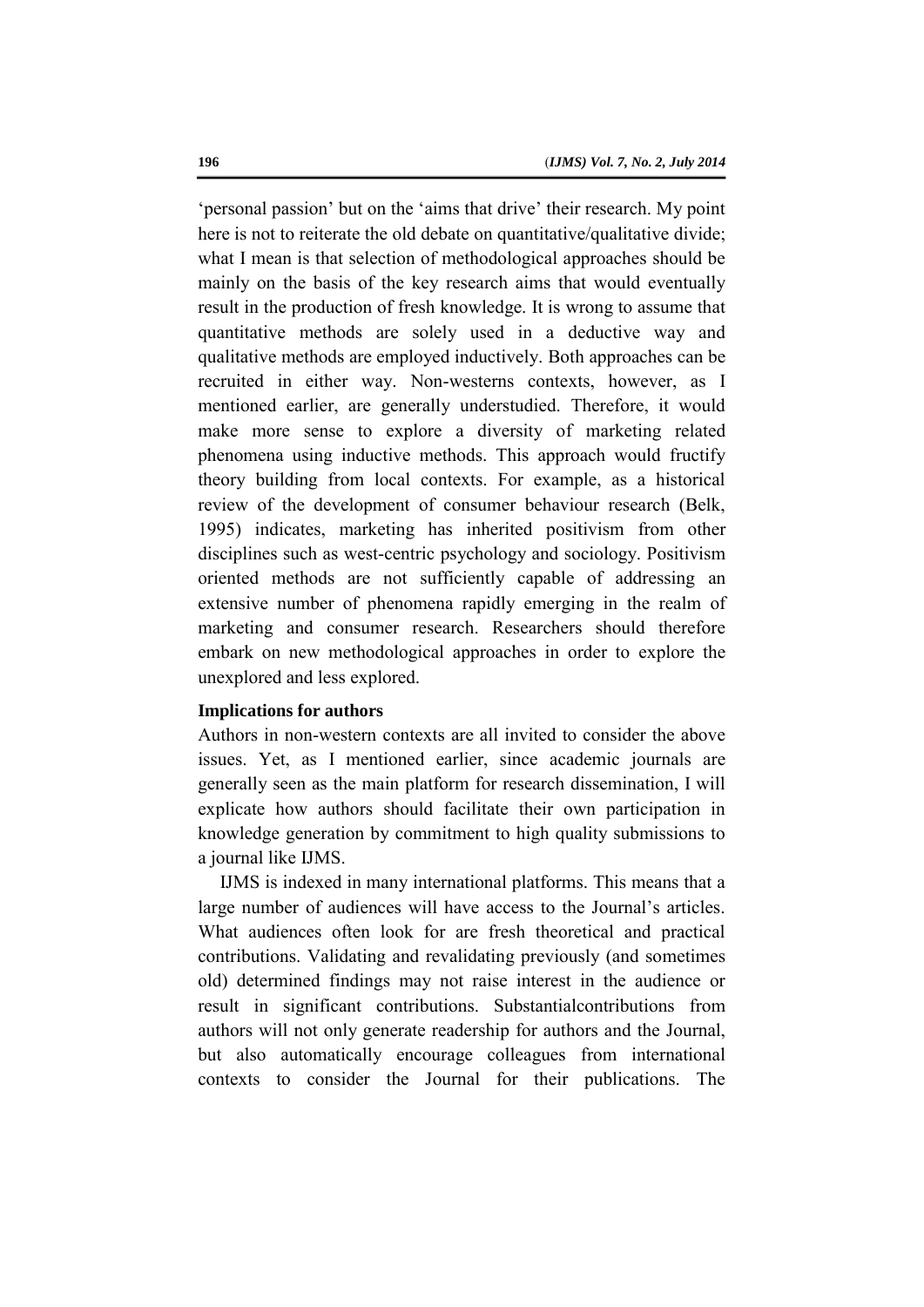enhancement of the Journal's quality can foster competition amongst authors and raise the quality of submissions. Consequently, knowledge generation will experience a boost of standards and authors can help accelerate their own personal development and career prospect planning in a variety of ways.

Besides, the authors' ongoing commitment to significant contributions will directly influence the credibility of the Journal in international journal ranking systems. Although, as I briefly mentioned earlier, the ranking systems have their own criticism, the reality is that academicians around the world are experiencing unprecedented pressure to publish in high ranked journals. High quality submissions to IJMS will help raise the Journal's profile amongst other journals. Realistically speaking, however, this should be seen as a gradual process which needs determination and patience of all actors. Authors willing to submit manuscripts to the Journal should be aware of the critical role they play in helping both themselves and the Journal.

In addition, the quality of submissions has a direct impact on the quality of reviews received. For example, well-organised manuscripts with clear statement of theoretical positioning and contributions and solid methodological procedures are more likely to generate interest in reviewers who would then provide constructive comments to the authors. It is a fact that reviewers' varying knowledge background, opinions, and sense of ethical responsibility to providing constructive comments influence the quality and quantity of their feedback and recommendations of rejection, resubmission, or acceptance of papers. However, these are closely observed and considered by editors and associate editors in their final decisions. Therefore, it is the initial responsibility of authors to submit high quality manuscripts that have the following characteristics:

1. A decent manuscript should follow the Journal's 'guidelines for authors'. Following the guidelines will accelerate the review process if deemed appropriate by editors. Guidelines are given for a purpose. Issues of format, citation, and structure are not there for aesthetic reasons. They influence the overall quality of a paper and demonstrate the authors' purposeful intention of engaging with the Journal. Wellorganised manuscripts will not waste the editors and reviewers' time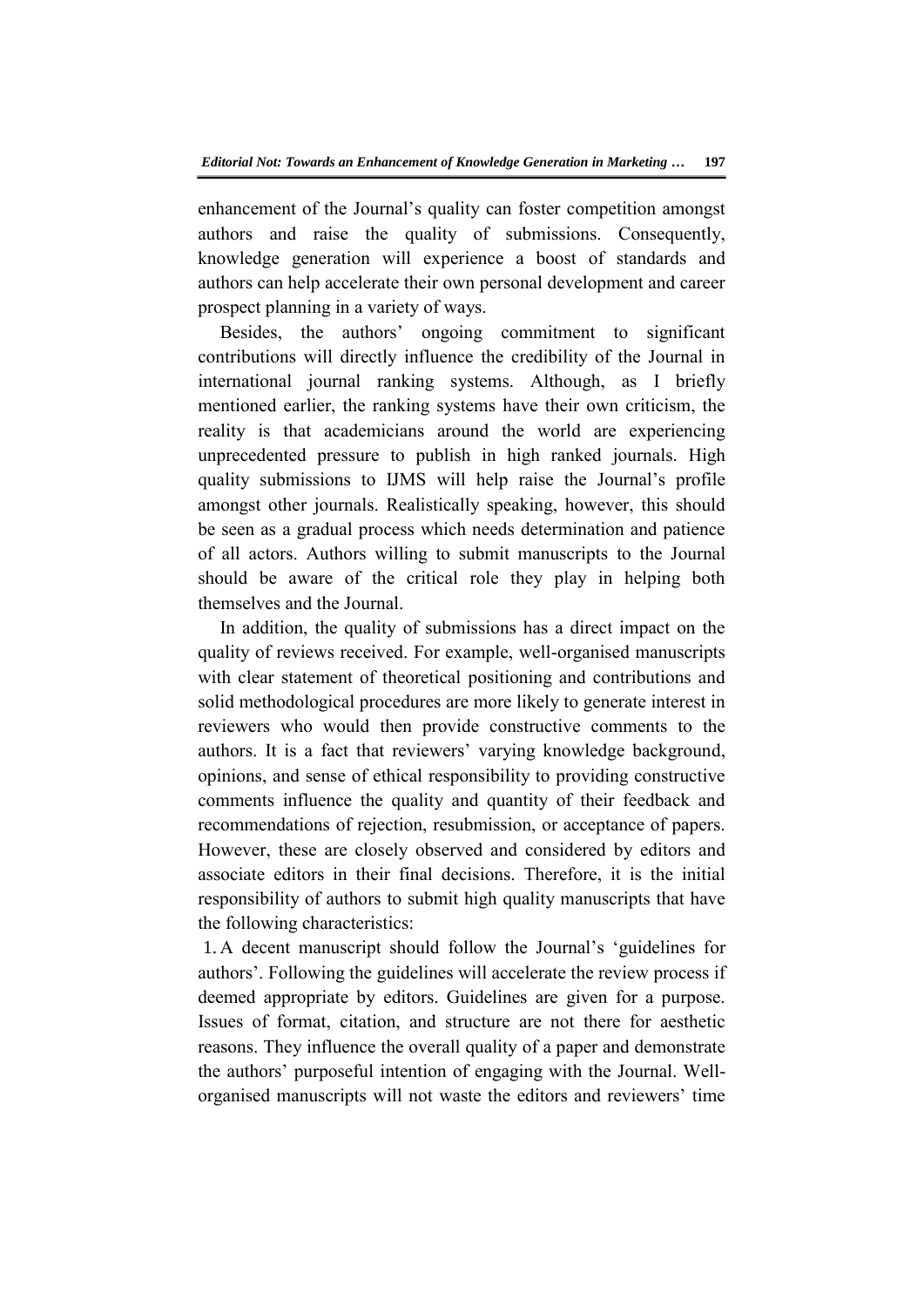and energy. A common mistake amongst inexperienced authors is that they randomly submit their papers to different journals and this should be no surprise to hear 'reject'. A paper should be accurately customised for submission to a specific journal. This means that right from the beginning authors should decide which journal they have in mind so that they develop their paper according to the guidelines of that journal.

What editors initially want to see in a manuscript is the value of the 2. paper at hand. This means that authors should extremely clearly highlight the significance of their contribution. Again a common mistake amongst inexperienced authors is that they only state the research gaps they address. This is necessary but not sufficient. A high quality manuscript should clearly state why addressing a particular gap is important and how doing so contributes to knowledge or practice and in which specific area. Once this becomes evident to the editors, then they decide whether they will send the paper out to reviewers or they will instantly desk-reject it.

3. High quality empirical articles enjoy tangible coherence in terms of research theoretical positioning, crystal-clear and focused aim and objectives, fair and critical (and not descriptive) appraisal of the pertinent literature, justification and clarity of methods, analytical integrity, plausibility of findings and their in-depth discussion, credibility of conclusions, significance of implications, in-depth acknowledgement of limitations, and relevant directions for future research. Likewise, conceptual papers should enjoy clarity of contribution statement, positioning, critical discussion, conclusions, implications, and directions for future research. Absence of or superficial or ambiguous statement of these elements will not result in ideal situations. A good way of resolving such issues can be seeking peers' view on a manuscript before it is submitted to the Journal. Presubmission feedback can come, for example, from presentations in conferences and readings groups in which authors can encourage honest feedback from peers.

Last but not least, the reality (whether some may or may not like it) 4.is that the dominant vehicle for communication in today's global landscape of knowledge is the English language, as it was for example the case with other languages (e.g., Greek, Latin, and Arabic) in the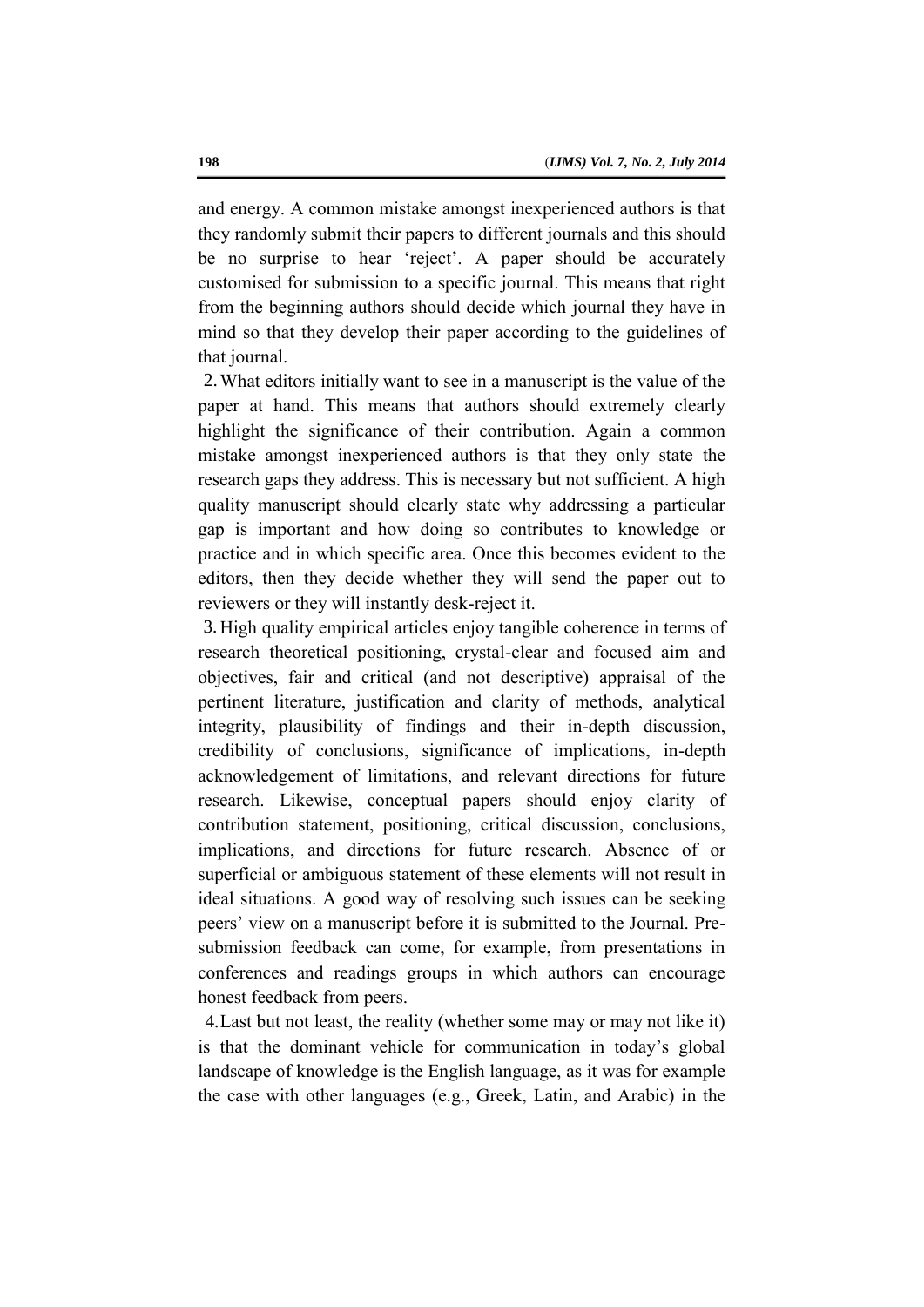past. The criticisms and issues of language dominance (e.g., imperialism, power and new colonialism) aside, the English language may not often be the mother tongue for many authors; consequently, writing in a foreign language may be a challenging task. Nowadays copyediting services are offered by various organisations and individuals. Authors can, along with undertaking personal development programmes that would enhance their writing skills, benefit from such services before submitting their work to the Journal. Well-written manuscripts can communicate their message much more clearly with the audience. No editor would desk-reject a manuscript which has these characteristics.

## **Implications for reviewers**

Reviewers are anonymous individuals who immensely contribute to knowledge production. Out of good will and academic citizenship, they sacrifice their personal time and energy to read and evaluate others' work. This is highly appreciated. Experienced reviewers are very much aware of their critical role in enriching the realm of knowledge. However, with the development of PhD programmes, more colleagues are getting on board to act as reviewers. Less experienced reviewers can tremendously benefit from established senior academics and consequently contribute to the growth of the Journal by developing the necessary skills and knowledge in order to fulfil their task:

As reviewers we should bear in mind that the manuscript at hand is 1. not simply a soulless object. A manuscript is the outcome of a human being's thinking and hard work. This way of thinking can evoke a sense of responsibility towards other human beings. A reviewer's comments can have intellectual, emotional, and psychological impact on the authors. As reviewers, we should remember that we are also authors at some point in line, when we submit manuscripts to journals. Therefore, the peer review process should be seen as a platform for a deep humane interaction which is performed through a mechanical system facilitated by computers.

2. When we happen to be in a reviewer position, we should provide constructive comments to the authors, comments that can help authors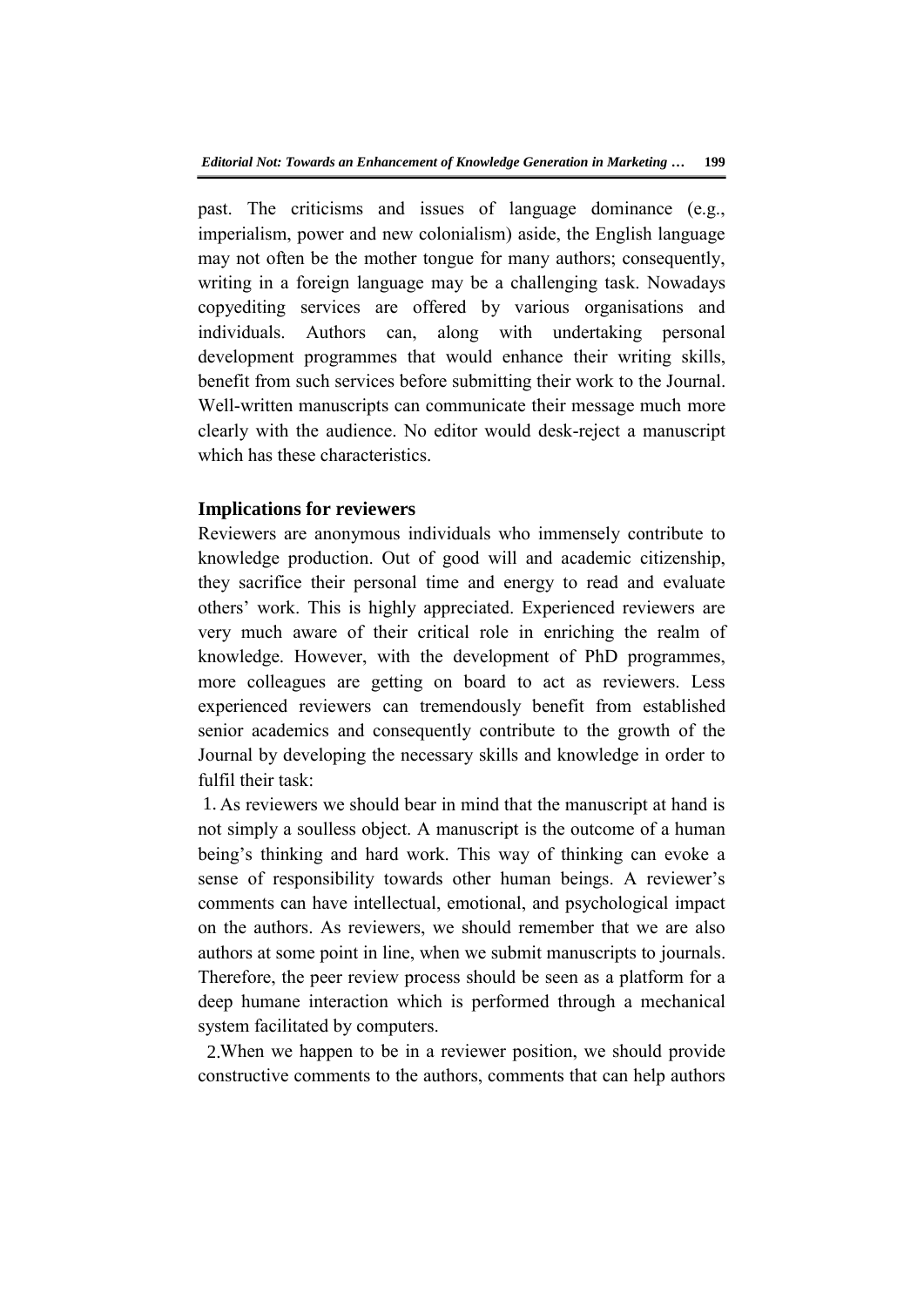to rethink their work if not recommended for publication. Letus remember that 'what goes round comes round'. Sometimes, for a variety of reasons, reviewers may not be able to spend sufficient time to review a paper. If this is the case, when invited by (associate) editors, the best way to go ahead is to reject invitation as soon as they receive it. Ignoring or pending review invitations will not only delay review processes but also damage their own perceived image in the community. Poor review comments will produce similar results and harm authors. Not agreeing to review is much better than providing a bad review.

3. Reviewing should also be based on critical reading. Recommendations of major revision or rejection based on fair and constructive critique can sometimes be much more precious than recommendations of acceptance or minor revisions. We can collectively grow only through fair critique. Sometimes, a manuscript demonstrates some interesting findings and has the potential for making valuable contributions to knowledge, but the author has overlooked some areas of research in the literature, as we all sometimes do. Reviewers can help the author by directing them towards specific references.

Last but not least, reviewers' in depth engagement with the Journal 4.can be a vehicle for their own knowledge enhancement. As reviewers we can always learn new things from the research of colleagues whose work has been submitted to us.Reviewing is also a great opportunity for building one's own credibility in the field. Great reviewers are more likely to be invited to sit on editorial boards, conference panels, and other scholarly activities.

#### **Conclusion**

My main objective in this essay has been to share some thoughts with my esteemed colleagues in non-western contexts. Those who are, in one way or another, involved with new or rising journals such as IJMS are my primary audience. First, I explained how and why recognition matters to publishing in academic journals. Next, I briefly discussed the importance of generating fresh knowledge from local contexts and embarking on new research areas that highly relate to the reality of life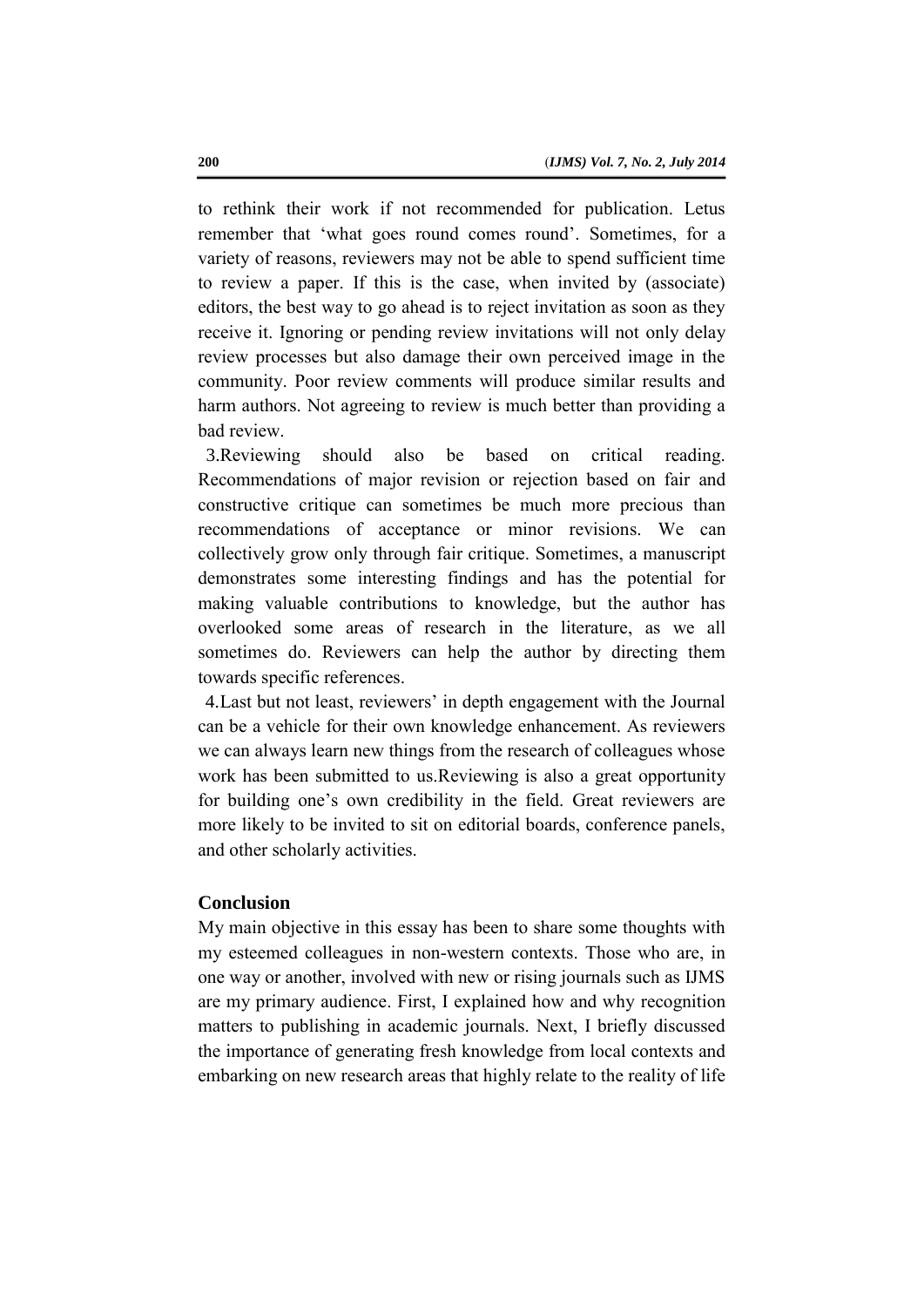in their societies. Then, I emphasised the significance of collaboration between authors and reviewers to help generate knowledge and provided some suggestions to authors and reviewers of IJMS as a case. As an individual who comes from a non-western context and has personally experienced the issues I raised above, I am very well aware of the practical everyday life hurdles that researchers in non-western contexts face in their career development and dissemination of their research. Yet, I believe and am positive that close collaborations between two main groups (authors and reviewers) can hopefully help resolve, in the long term, some of these issues and make newly established journals such as IJMS more visible in the field.High quality research output can inevitably encourage institutions (e.g., universities, governments, research bodies, funding organisations, publishers, and private enterprises) in both local and international contexts to support researchers and provide them with sufficient and sometimes very basic means of production and dissemination of research in an increasingly unequal global landscape.